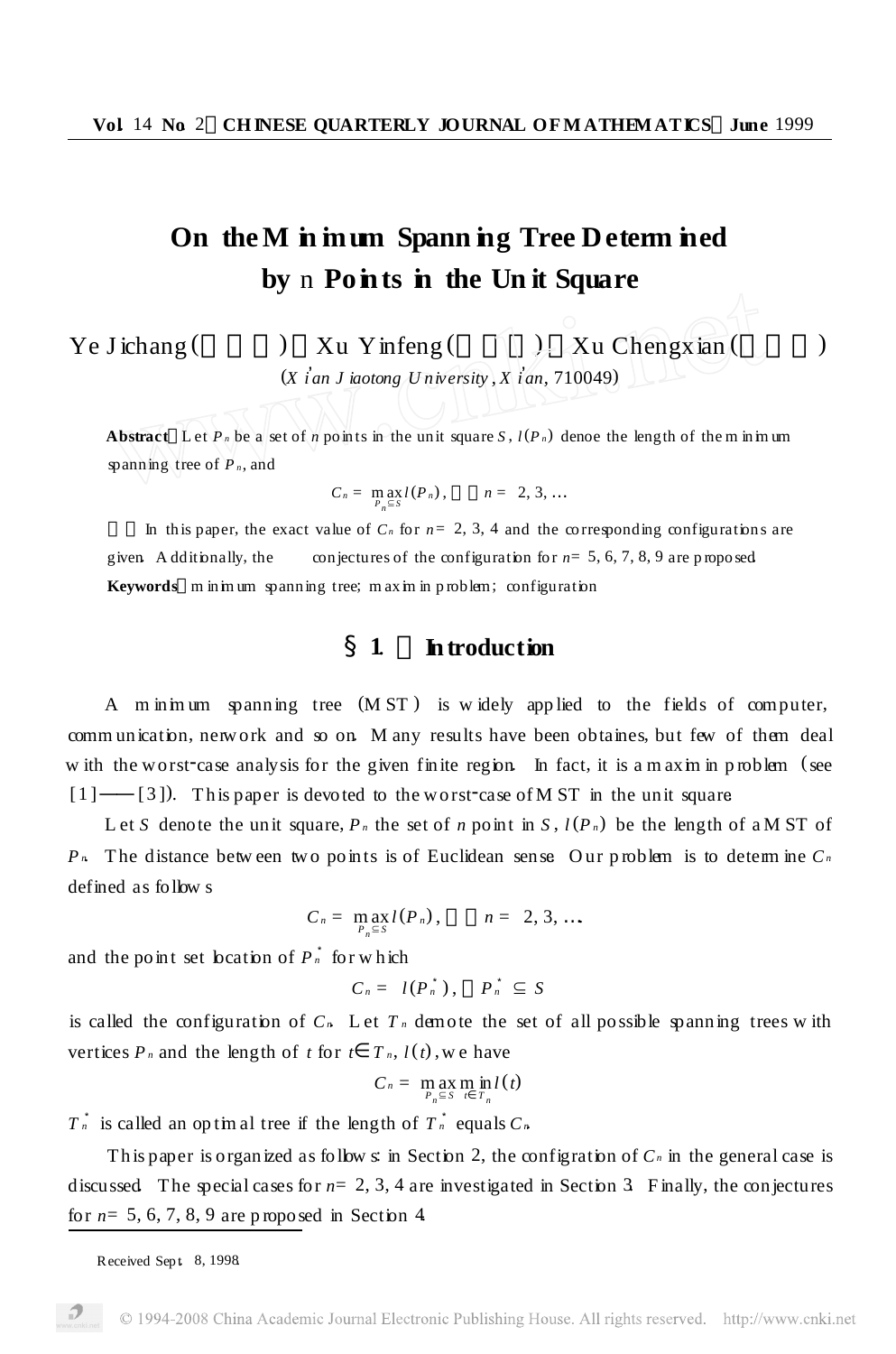## §**2**. **Genera l Ca se**

Let  $P_n^* \subseteq S$ ,  $C_n = l(P_n^*)$ ,  $CH(P_n^*)$  be the convex hull of  $P_n^*$  and  $V(P_n^*) = P_n^*$   $CH(P_n^*)$ . **Theorem 1** On every edge of *S* there must be at least one point of  $P_n$ .

**Proof** A s show n in Fig. 1(a), suppose that no points in  $P_n^*$  is on A D and  $p^*$  in  $P_n^*$  is the nearest point from AD. Let straight line  $l_p$ <sup>\*</sup> be parallel to DC and *P*<sup>\*</sup> be the crossing point of AD and  $l_p$ <sup>\*</sup>. If we only move  $p^*$  to  $P^*$ , it is obvious that

$$
l(P_n^*) < l(P_n^*) \setminus \{\overline{p^*}\} \setminus \{\overline{p^*}\}.
$$

This is a contradiction w ith the definition of  $P_n$ <sup>\*</sup>.



Fig.  $1$ 

**Theorem 2** Points in  $V(P_n^*)$  must be on the boundary of *S*.

**Proof** Suppose that  $p^*$   $V(P_n^*)$  and  $p^*$  is an interior point of *S*. By Theorem 1, let  $p_i$ and  $p_j$  be the two points in  $V(P_n^{\dagger})$  that connect with  $p^{\dagger}$  in CH  $(P_n^{\dagger})$  and on the boundary of S. Let straight line  $l_p$  be the bisector of angle  $p \cdot p \cdot p$ . If we only move  $p \cdot$  in direction as show n in Fig. (b). W rite  $\overrightarrow{p}$  the crossing point that  $l_p$ <sup>+</sup> and *S*, we have

$$
l(P_n^*) < l(P_n^* \quad \overline{p}^* \mathcal{R}^*) \enspace ,
$$

which is a contradiction with the definition of  $P_n$ <sup>2</sup> **Theorem 3**  $C_{n+1}$   $C_n$ 

It is an obvioud conclusion, so the proof is om itted.

**Theorem 4**  $\lim_{n} C_{n} =$  .

**Proof** Divide the unit square into  $(n - 1)^2$  small equal squares with edge lengh  $1/(n-1)$ . The total num ber of vertices of all sm all square is  $n^2$ . Consider theM ST w ith the  $n^2$ vetices  $P_{n^2}$ , it is obviius that  $l(P_{n^2})$  is  $n+1$ . Therefore

$$
l(P_{n}^{*}) \geq l(P_{n}^{2}) = n + 1.
$$

It follows from Theorem 3 that  $\lim_{n} C_n =$ .

## §**3**. **Spec ia l Ca ses**

The objective of this section is to determ ine the lication of  $P_n^*$  for  $n=2, 3, 4$ .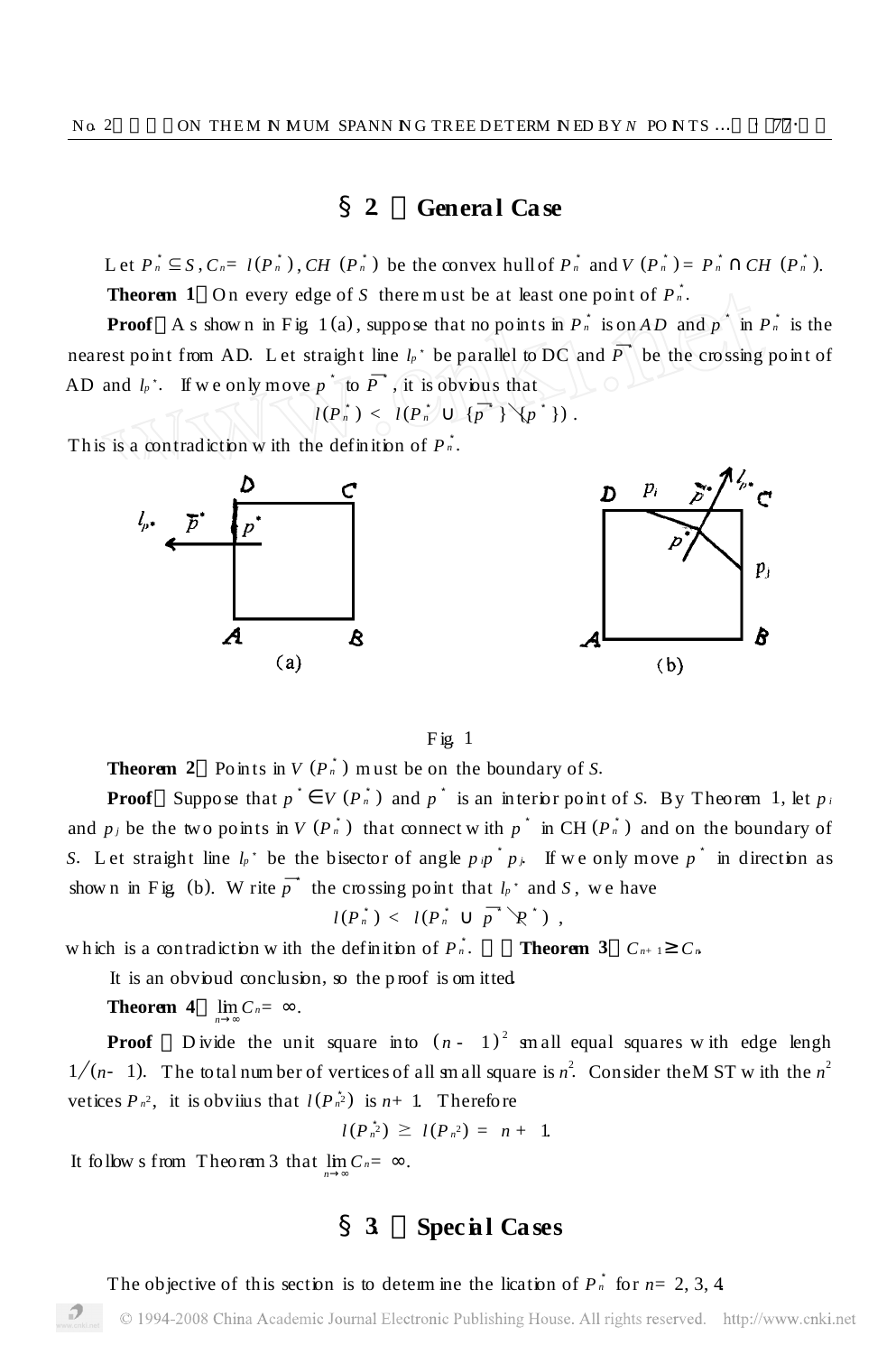

**Theorem 5** For  $n = 2, 3, 4$  the location of  $P_n$  is shown in Fig. 2.

**Proof** For  $n=2$  the beation is trivial and  $C_2 = \sqrt{2}$ . It is sufficiency only to prove  $n=3$ and  $n=4$ .

First consider the case  $n=3$ , we shall prove that the boation  $P_3^*$  as shown in Fig. 2(b) is op tim al and  $C_3 = 1 + \frac{\sqrt{5}}{2}$ .





Form Theorem 1 and Theorem 2 we know that CH  $(P_3^{\dagger})$  is a triangle and theremust be one point beated at a corner of the square. Let points A,  $v_2$ ,  $v_3$  be in  $P_3$ , as shown in Fig. 3 (a). We claim that triangle  $A$  *v*  $2\nu$ <sup>3</sup> is an isosceles triangle. Conversely suppose that triangle *A v*<sub>2</sub>*v*<sup>3</sup> is not an isosceles triangle. If *v*<sub>2</sub>*v*<sup>3</sup> is the longest edge, i.e.  $\begin{vmatrix} A & v_3 \end{vmatrix} \begin{vmatrix} \lt & v_2v_3 \end{vmatrix}$  and  $\left| \nu_{2}A \right| \leq \left| \nu_{2}\nu_{3} \right| \left( \left| AB \right| \right)$  denotes the Euclidean distance between *A* and *B* ), then *l* ( $P_{3}^{*}$ ) = <sup>û</sup>*A v* <sup>3</sup>û<sup>+</sup> <sup>û</sup>*A v* <sup>2</sup>û. M oving the point *<sup>v</sup>* <sup>3</sup> on the edge *D C* to *<sup>v</sup>* 3 <sup>2</sup> sligh tly enough w e get  $\overrightarrow{P_3} = \{A, v_2, v_3^*\}$  such that  $\overrightarrow{A} v_3^* \mid v_3^* v_2$  and  $\overrightarrow{v_4} \mid v_3^* v_2$ . So we have  $l(\overrightarrow{P_3}) > l(P_3^*)$ . This is a contradiction with the definition of  $P_3$ . Similar we can give a contradiction that either *A v* 2 or *A v* 3 is the bngest one. So the triangle *A v* 2*v* 3 is an isosceles triangle.

Suppose  $\begin{vmatrix} A & v_3 \end{vmatrix} = \begin{vmatrix} A & v_2 \end{vmatrix}$ , we can prove that triangle A v<sub>2</sub>*v*<sub>3</sub> is an equilateral triangle and  $l(P_3^{\star}) = 2(\sqrt{6} - \sqrt{2}).$ 

If point  $v_3$  is in  $DE$ , as shown in Fig. 3(b), it is obvious that

$$
|\nu_2\nu_3| > |A \nu_3| = |A \nu_2|
$$

### H ence,w e have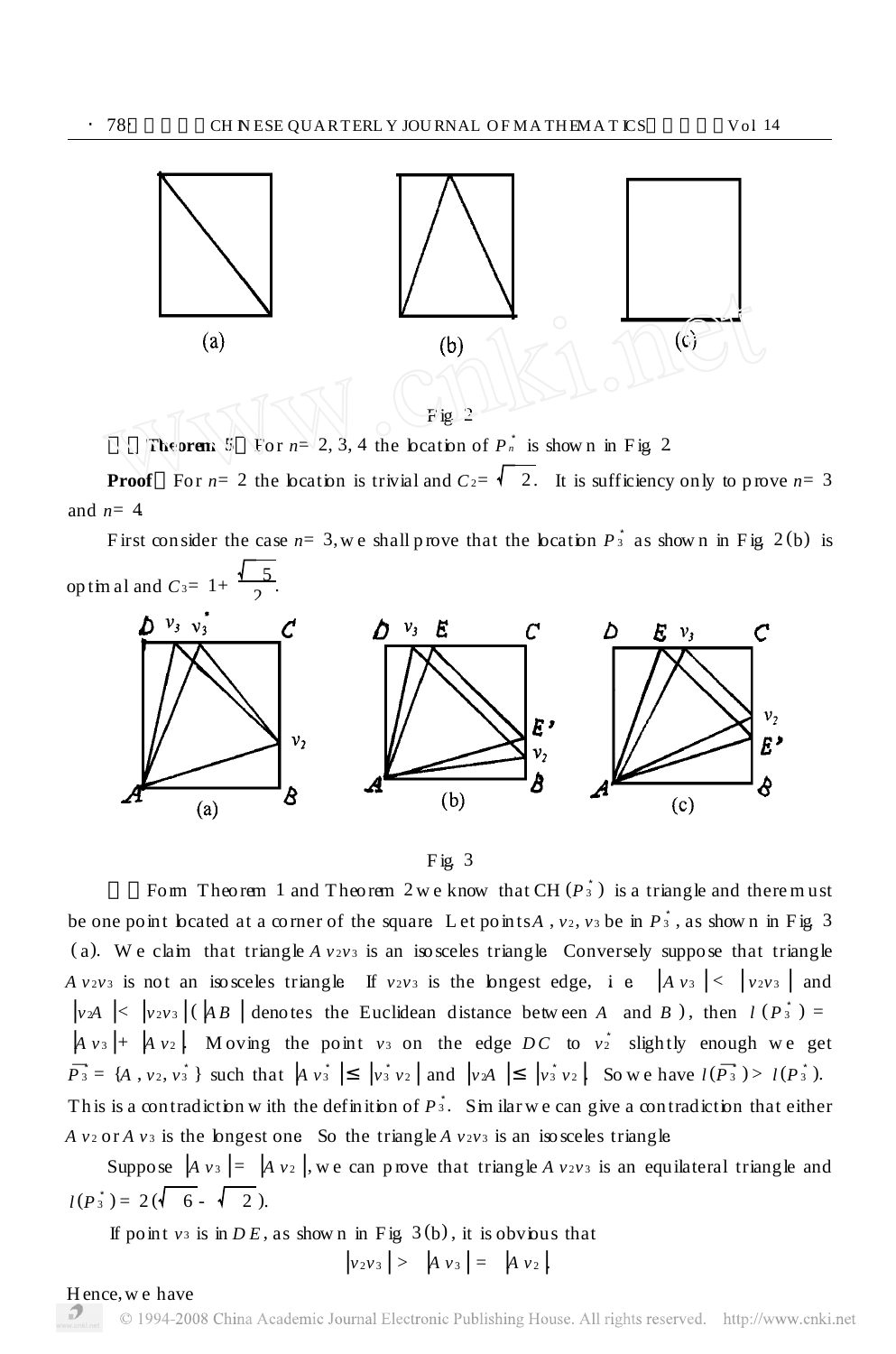Let  $|BE| = |BE| = 2 - \sqrt{3}$ , then  $|AE| = |AE| + |EE| = \sqrt{6 - \sqrt{2}}$ .<br>Let  $|DE| = |BE| = 2 - \sqrt{3}$ , then  $|AE| = |AE| + |EE| = \sqrt{6 - \sqrt{2}}$ . If point  $v_3$  is in EC, as shown in Fig.  $3(c)$ , then

$$
\begin{vmatrix}\nv_{2}v_{3}\n\end{vmatrix} < \quad |\psi_{3}| = |\psi_{1}|, \quad |\psi_{13}| = |\psi_{1}| > |\psi_{2}| > |\psi_{E}| = |\psi_{E}| = 2 - \sqrt{3},
$$
\n
$$
|\psi_{1}| = (1 + (|\psi_{E}| + |\psi_{1}|)^{2})^{1/2}, \quad |\psi_{E}| = (1 + |\psi_{E}|^{2})^{1/2},
$$
\n
$$
|\psi_{1}| = |\psi_{1}| = |\psi_{2}| = |\psi_{2}| = |\psi_{2}| = |\psi_{2}| = |\psi_{2}| = |\psi_{2}| = |\psi_{2}| = |\psi_{2}| = |\psi_{2}| = |\psi_{2}| = |\psi_{2}| = |\psi_{2}| = |\psi_{2}| = |\psi_{2}| = |\psi_{2}| = |\psi_{2}| = |\psi_{2}| = |\psi_{2}| = |\psi_{2}| = |\psi_{2}| = |\psi_{2}| = |\psi_{2}| = |\psi_{2}| = |\psi_{2}| = |\psi_{2}| = |\psi_{2}| = |\psi_{2}| = |\psi_{2}| = |\psi_{2}| = |\psi_{2}| = |\psi_{2}| = |\psi_{2}| = |\psi_{2}| = |\psi_{2}| = |\psi_{2}| = |\psi_{2}| = |\psi_{2}| = |\psi_{2}| = |\psi_{2}| = |\psi_{2}| = |\psi_{2}| = |\psi_{2}| = |\psi_{2}| = |\psi_{2}| = |\psi_{2}| = |\psi_{2}| = |\psi_{2}| = |\psi_{2}| = |\psi_{2}| = |\psi_{2}| = |\psi_{2}| = |\psi_{2}| = |\psi_{2}| = |\psi_{2}| = |\psi_{2}| = |\psi_{2}| = |\psi_{2}| = |\psi_{2}| = |\psi_{2}| = |\psi_{2}| = |\psi_{2}| = |\psi_{2}| = |\psi_{2}| = |\psi_{2}| = |\psi_{2}| = |\psi_{2}| = |\psi_{2}| = |\psi_{2}| = |\psi_{2}| = |\psi_{2}| = |\psi_{2}| = |\psi_{2}| = |\psi_{2}| = |\psi_{2}| = |\psi_{2}| = |\psi_{2}| = |\psi_{2}| = |\psi_{2}| = |\psi_{2}| = |\psi_{2}| = |\psi_{2}| = |\psi_{2}| = |\psi_{2}| = |\psi_{2}| = |\psi_{2}| = |\psi_{2}| = |\psi_{2}| = |\psi_{2}| = |\psi_{2}| = |\psi_{2}| = |\psi_{2}| = |\psi_{2}| = |\psi_{2}| = |\psi_{2}| = |\psi_{2}| = |\psi_{2}| = |\psi_{2}| = |\psi_{2}| = |\psi_{2}| = |\
$$

So, we have  $|A v_3| + |v_2 v_3| < |A E| + |E E| = 2(\sqrt{6} - \sqrt{2}).$ 





Suppose that  $|A v_3| = |v_2 v_3|$  As shown in Fig. 4, the definition of point E is as above and point M is them idpoint of DC. If point  $v_2$  is on DE, we have

 $|A v_3| = |v_2 v_3| < |A v_2|, |A v_3| < |A E|, |A v_2| + |v_2 v_3| < |A E| + |A E|.$ If point v<sub>3</sub> is on EM, as shown in Fig. 4(b), then  $\left| A \right| v_3 \left| = \left| v_3 v_2 \right| > \left| A \right| v_2 \right|$ , we shall show that  $|A v_3| + |A v_2| < |A M| + |A B| = 1 + \frac{\sqrt{5}}{2}$ Let  $|v \mathcal{M}| = v$ , we have  $0 < y < \sqrt{3} - \frac{3}{2}$ ,  $|D v_3| = \frac{1}{2} - y$ ,  $|v_3C| = \frac{1}{2} + y$ ,  $|A v_3| = \sqrt{1 + |D v_3|^2} = \sqrt{1 + (\frac{1}{2} - y)^2} = \frac{1}{2} \sqrt{5 - 4y + 4y^2}$ 

 $|Cv_2| = \sqrt{|Av_3|^2 - |v_3C|^2} = \sqrt{1 + (\frac{1}{2} - y)^2 - (\frac{1}{2} + y)^2} = \sqrt{1 - 2y},$ 

© 1994-2008 China Academic Journal Electronic Publishing House. All rights reserved. http://www.cnki.net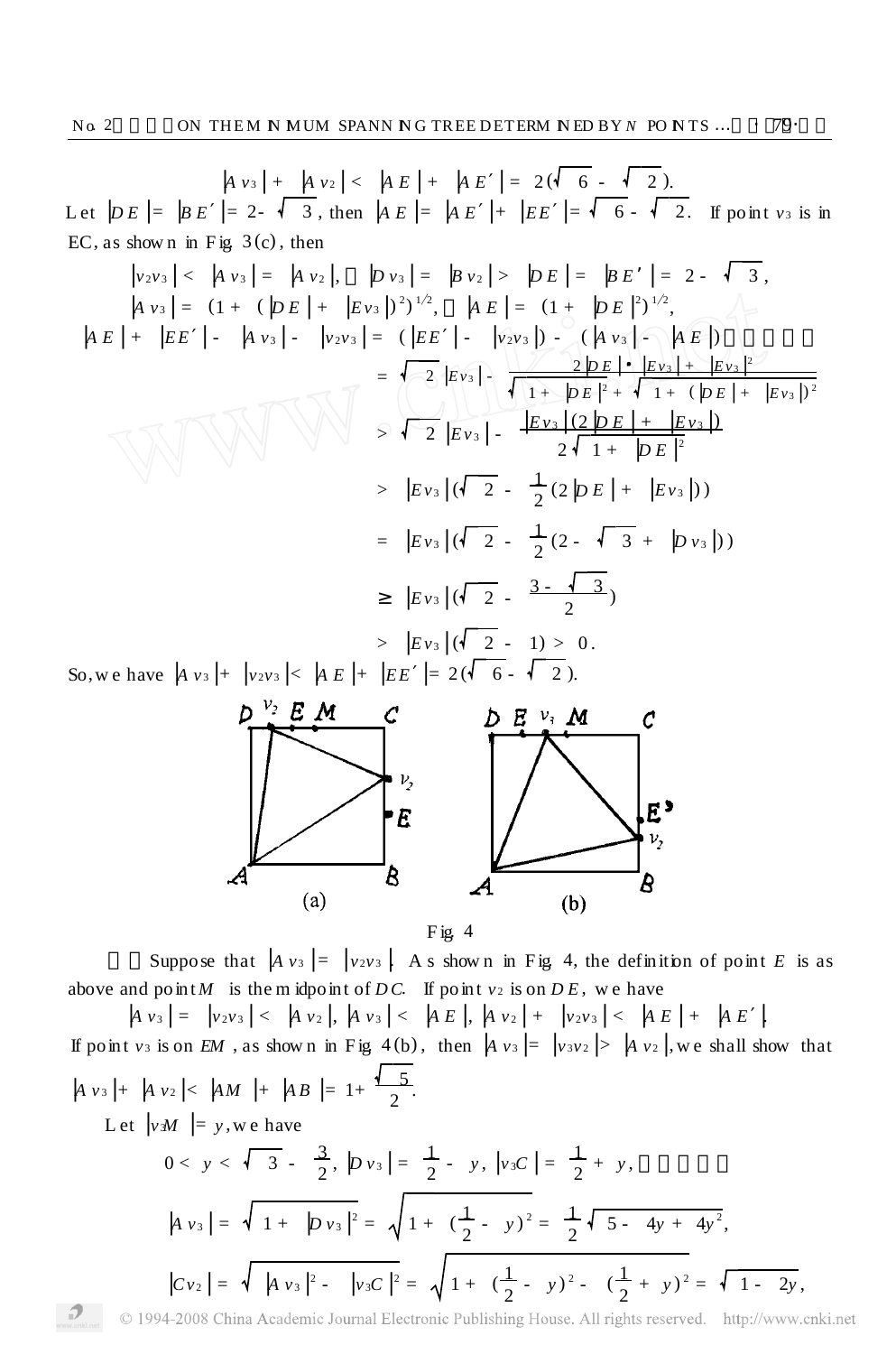$$
\begin{aligned}\n\left| \nu_{2} B \right| &= 1 - \left| C \nu_{2} \right| = 1 - \sqrt{1 - 2y}, \\
\left| A \nu_{2} \right| &= \sqrt{1 + \left| B \nu_{2} \right|^{2}} = \sqrt{1 + (1 - \sqrt{1 - 2y})^{2}} = \sqrt{3 - 2y - 2\sqrt{1 - 2y}}.\n\end{aligned}
$$

Noticing the inequality

 $\sqrt{1-2y} > 1 - y - 2y^2, \quad 0 < y < \sqrt{3} - \frac{3}{2},$  $7 - 3702$ 

we get

$$
|AM| - |A v_3| = \frac{\sqrt{5}}{2} - \frac{\sqrt{5} - 4y + 4y^2}{2} \times \frac{4y(1 - y)}{2(1 - y)} \times \frac{y(1 - y)}{\sqrt{5}},
$$
  
\n
$$
|A v_2| - |AB| = \sqrt{3 - 2y - 2\sqrt{1 - 2y} - 1}
$$
  
\n
$$
= \frac{2 - 2y - 2\sqrt{1 - 2y}}{1 + \sqrt{3 - 2y - 2\sqrt{1 - y}}}
$$
  
\n
$$
< \frac{2 - 2y - 2\sqrt{1 - 2y}}{2}
$$
  
\n
$$
= 1 - y - \sqrt{1 - 2y} < 1 - y - (1 - y - 2y^2)
$$
  
\n
$$
= 2y^2 < \frac{y(1 - y)}{\sqrt{5}}.
$$

So,  $|M|$ -  $|A v_3|$ >  $|A v_2|$ -  $|AB|$ , i e  $|A v_2|$ +  $|A v_3|$ <  $|AM|$ +  $|AB|$ = 1+  $\frac{\sqrt{5}}{2}$ .

Observing that  $2(\sqrt{6} - \sqrt{2}) < 1 + \frac{\sqrt{5}}{2}$  is follows from above discussion that the bcation of  $P_3^*$  is as shown in Fig 2(b) and  $C_3 = 1 + \frac{\sqrt{5}}{2}$ .

For  $n=4$  we shall prove that the location of  $P_4^*$  is as shown in Fig. 2(c) and  $C_4=3$ 

It's known from Theorem 1 that there are at least two points on the boundary of the square



Fig.  $5$ 

First we suppose that there are two points of  $P_4^*$  on the boundary. By Theorem 1 and 2 we know that the two points must coincide with A and C as shown Fig  $5(a)$  and the other two points of  $P_4^*$  are on the line segment A C. Hence  $l(P_4^*)$  < 3

Secondly, suppose that there are three points on the boundary of S. From Theorem 1 and 2, we know that the hull of  $P_4^*$  is a triangle and there is one point of  $P_4^*$  in the interior of the © 1994-2008 China Academic Journal Electronic Publishing House. All rights reserved. http://www.cnki.net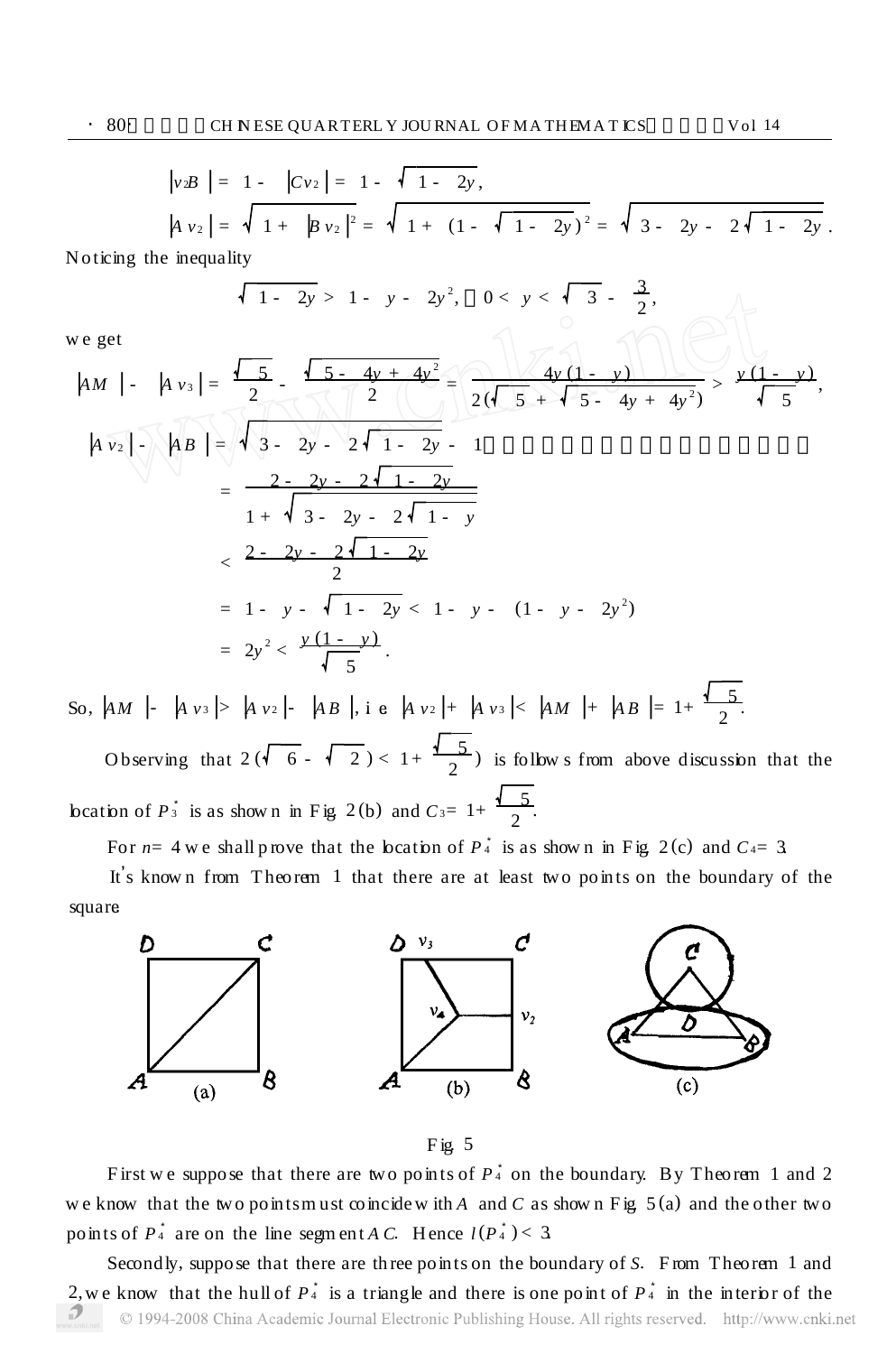triangle as Fig.  $5(b)$ .

 $|BC|$   $|AC|$  and  $D$  is in the **Lemma** Given any triangle ABC, such that  $AB$ interior of the triangle  $AB C$ . Then the following inequality holds

$$
AD \mid + \mid BD \mid + \mid CD \mid 2AB \mid
$$

As shown Fig. 5 (c) we construct an ellipse through point D with the foci at **Proof** points A and B and a circle with the center C and the radium  $|CD|$ . W rite D and D the intersections of CA and the ellipse and CB and the circle respectively. It is obvious that  $|CD| < |CD| < |CA|$  So

By the Lemma and the fact that the bngest edge of the triangle A  $v_3v_2$  in Fig. 5(b) is less than  $\sqrt{2}$ , we get  $l(P_4^*) < 2\sqrt{2} < 3$ .

Finally suppose that the four points of  $P_4^*$  are all on boundary of the unit square and there is at least one point on each edge The convex hull of  $P_4^*$  is a quadrilateral or a degenerate quadrilateral which is a right triangle Let  $l_1$  $l_2$   $l_3$   $l_4$  denote the edge lengths of the quadrilateral Obviously  $l_1 + l_2 + l_3 + l_4$  4 If  $l_4$  1 then

$$
l_1 + l_2 + l_3 + l_4
$$
  $l_1 + l_2 + l_3 + 1$ ,

i e  $l_1 + l_2 + l_3$  3

 $\overline{4}$ 

If  $l_4 < 1$  then  $l_1 + l_2 + l_3 < 3$  So  $l_1 + l_2 + l_3 = 3$  if and only if  $l_1 = l_2 = l_3 = l_4 = 1$ . This implies that the location of  $P_4^*$  is Fig. 2(c).



We guess that the optimal beations of  $P_n^*$  ( $n=5, 6, 7, 8, 9$ ) as shown in Fig. 6 © 1994-2008 China Academic Journal Electronic Publishing House. All rights reserved. http://www.cnki.net